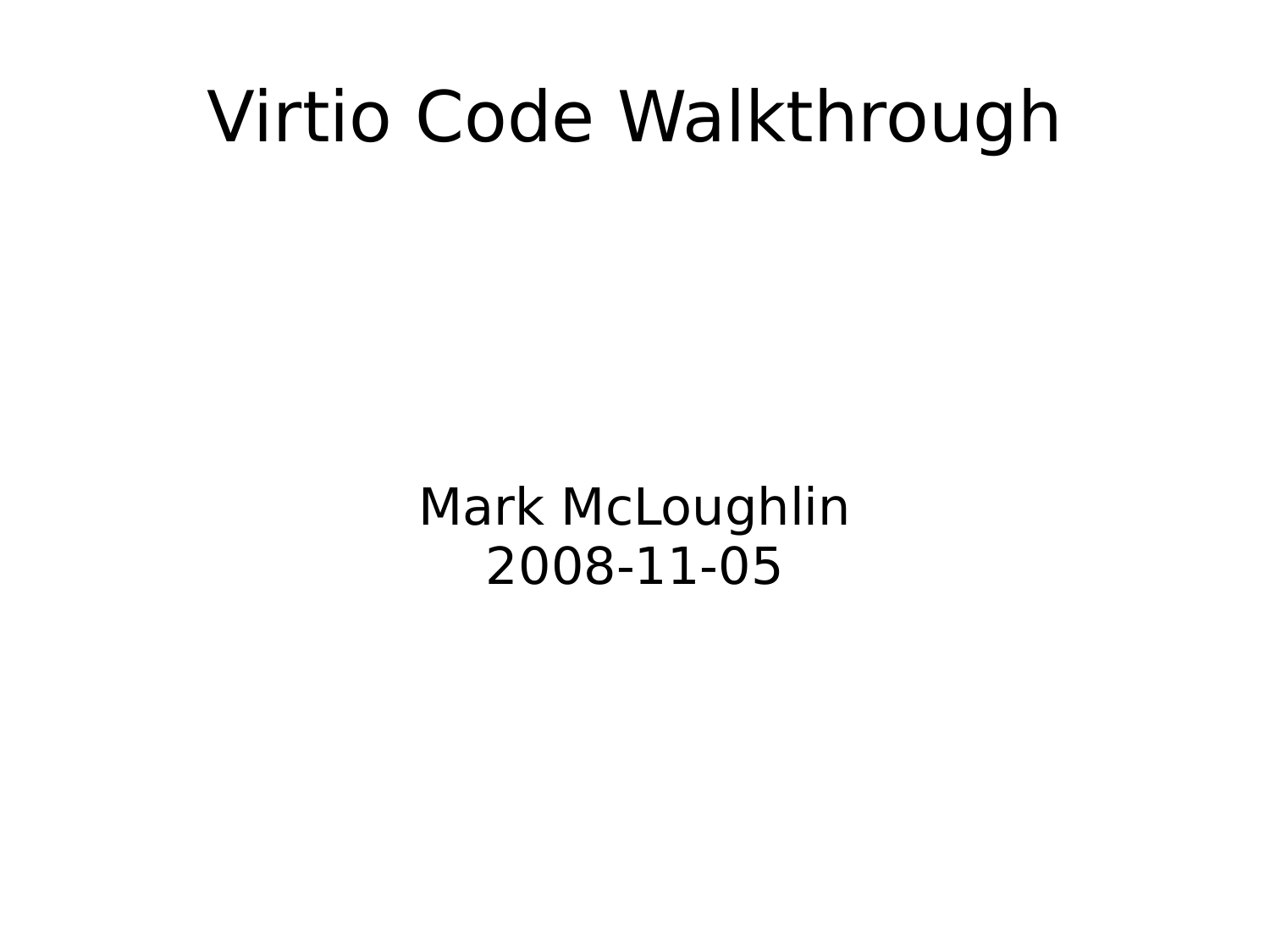### virtio

- "A maze of twisty abstractions"
- Buffer queue
- Interrupts
- Device enumeration
- Device configuration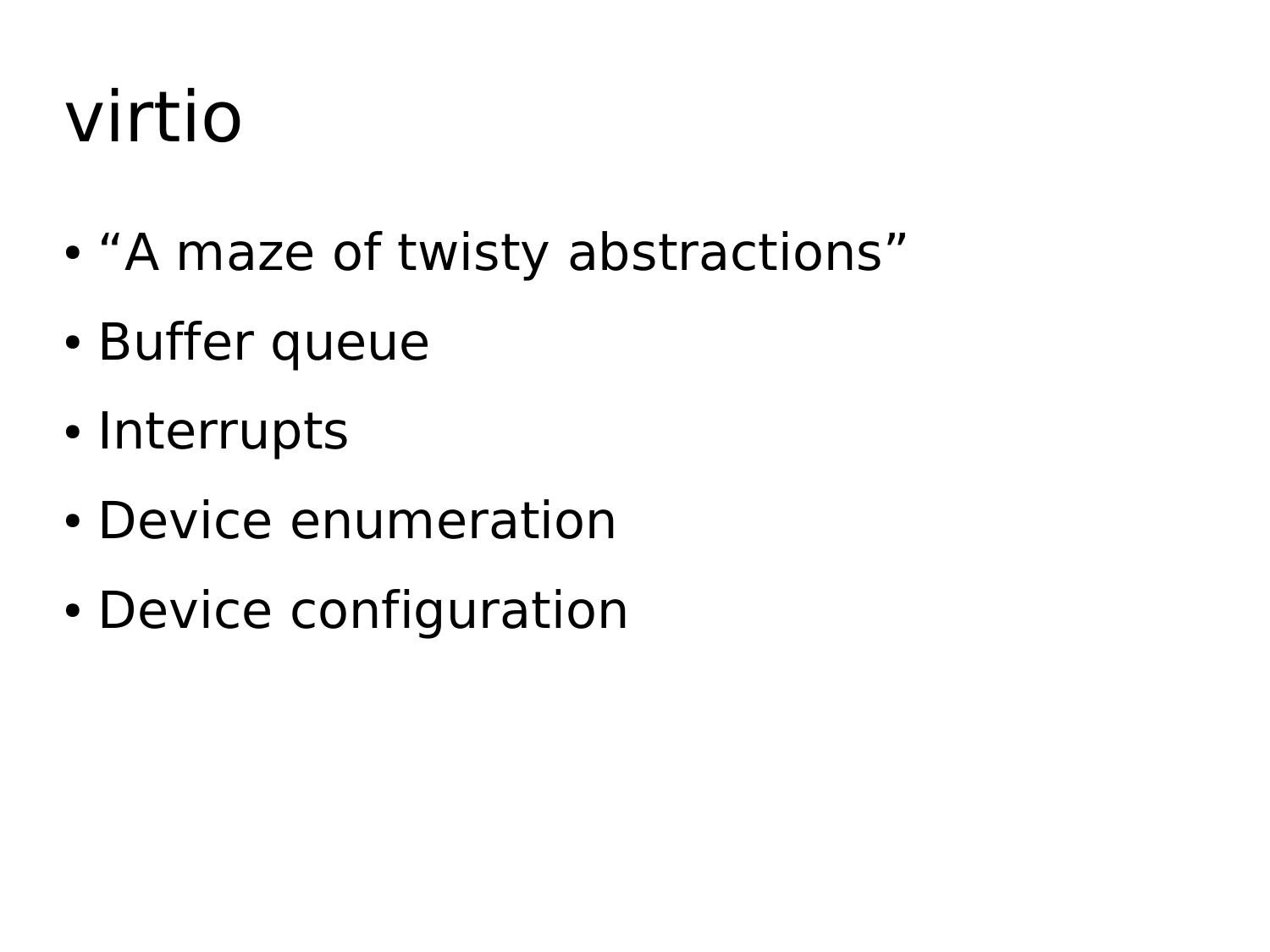### Buffer Queue Abstraction

- virtqueue ops
- $\bullet$  err = ops- $>$ add buf(vq, sg, out, in, data);
- $\cdot$  data = ops- $>$ get buf(vq, &len);
- $\cdot$  ops- $>\text{kick}(vq)$ ;
- ops->disable cb();
- more used  $=$  ops- $>$ enable cb();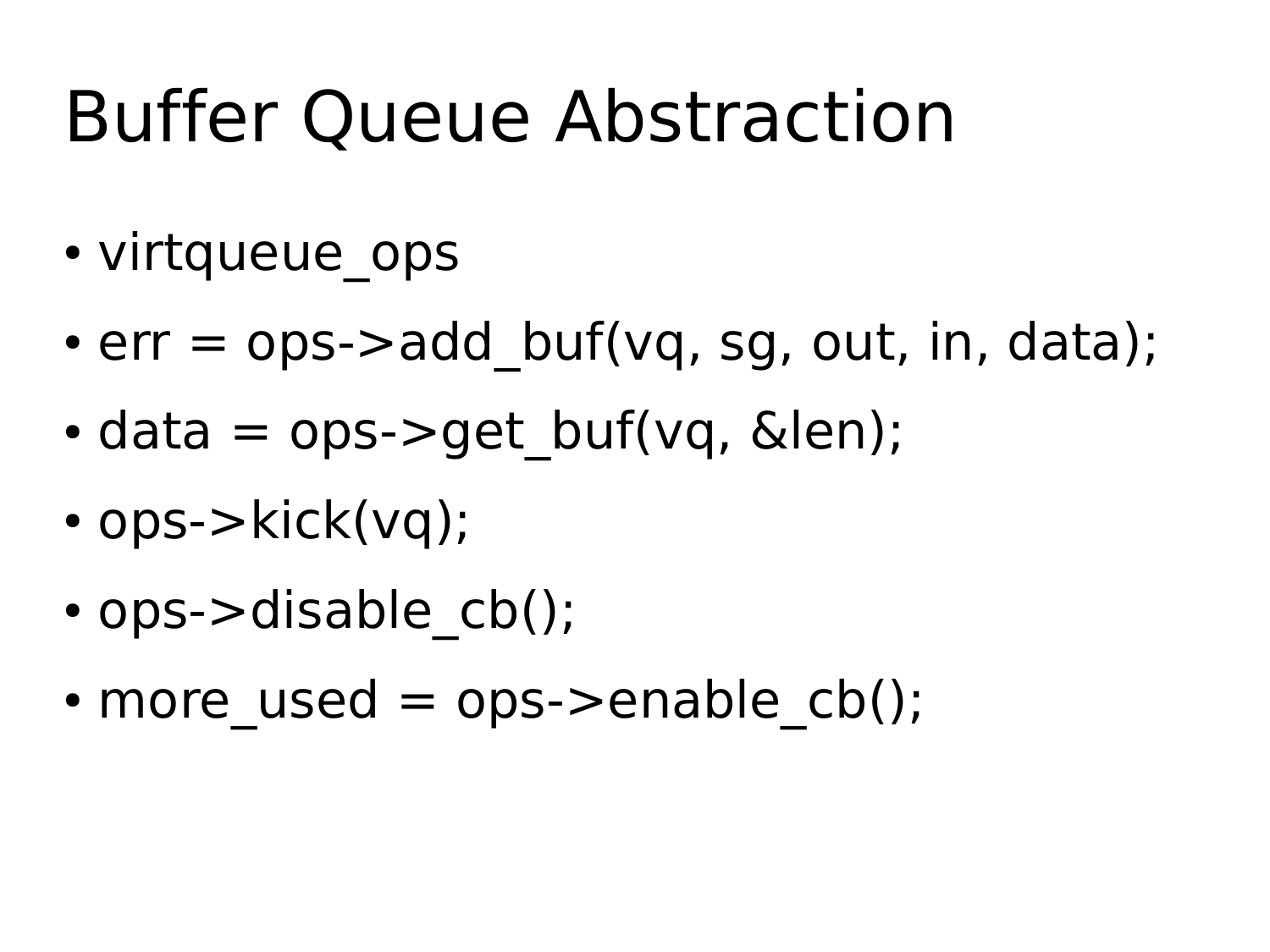## virtio\_net TX

- Entry is net device->hard start xmit()
- Add skb buffers to the queue
- Notify the guest
- On completion, detach and kfree skb()
- skbs can have linear and paged data
- Header to pass GSO/checksum metadata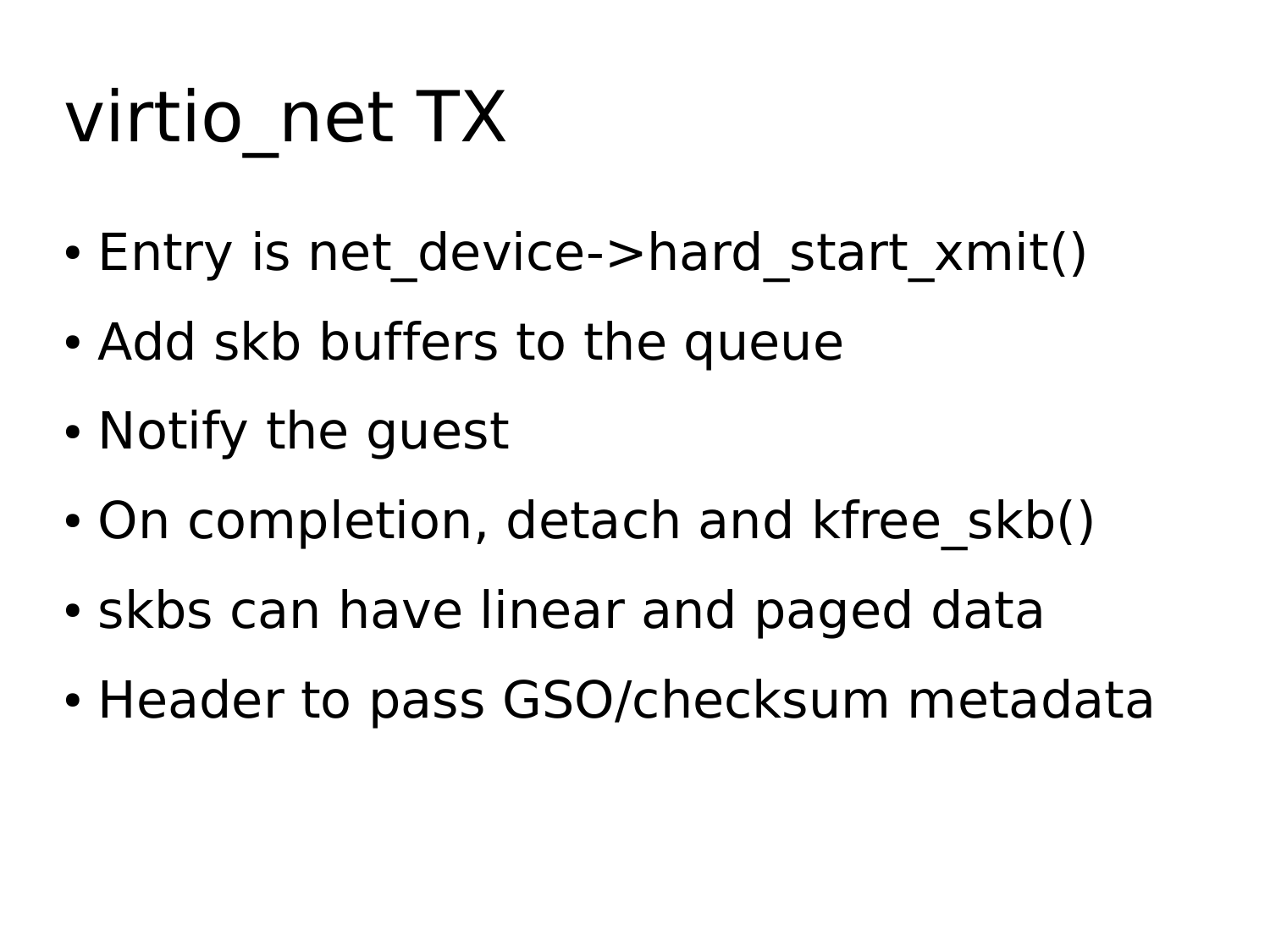## virtio\_net RX

- Allocate skbs, add them to the queue
- On interrupt, vq ops- $>$ get buf()
- Translate GSO/checksum metadata
- Pass up the stack with netif receive skb()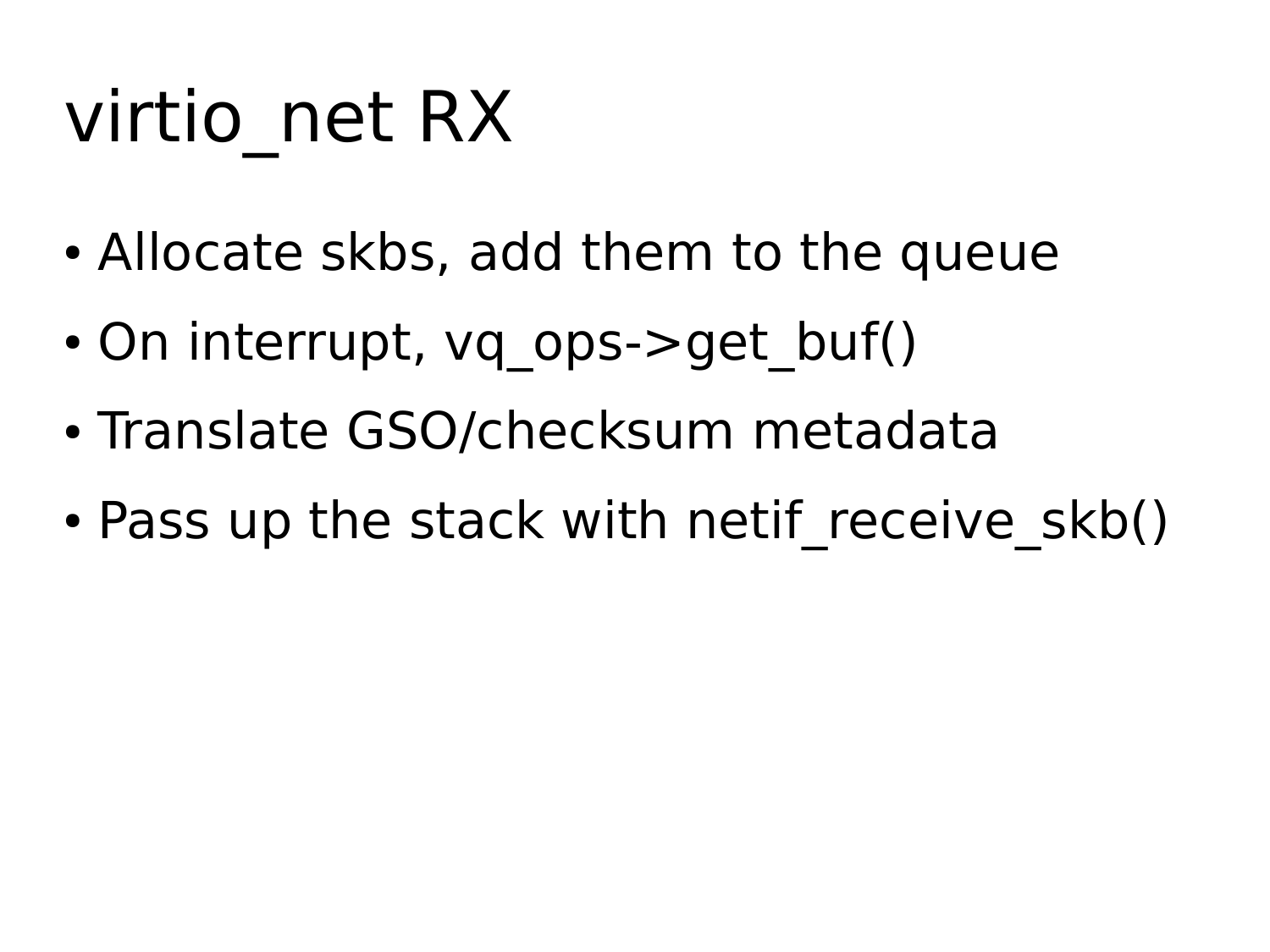## virtio net TX – Host Side

- Guest notifies of available packet buffers
- At some point we flush the queue
- pop() from queue and send it along
- push() back onto the queue once
- Notify the host that we're done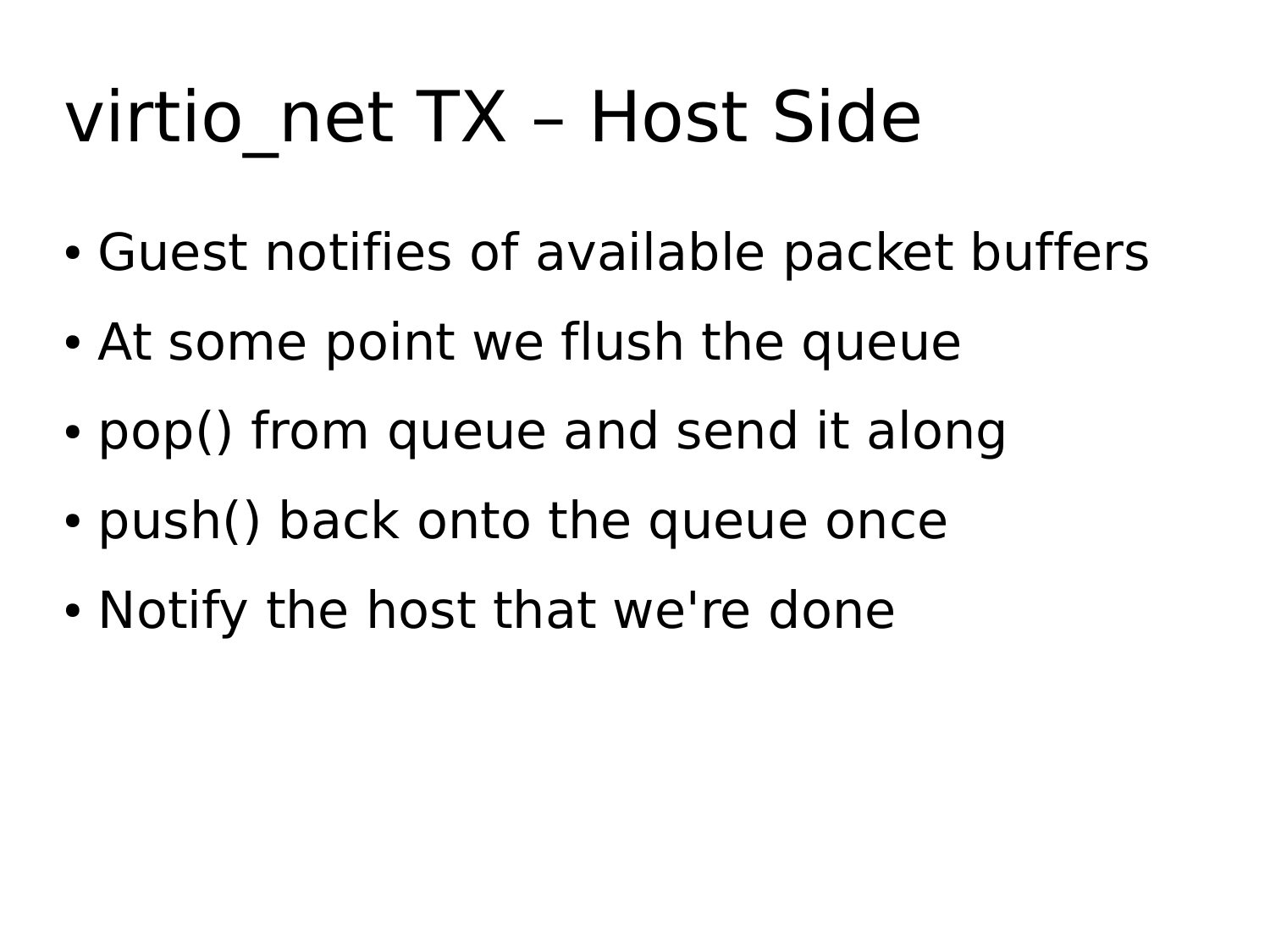## virtio ring – What Lies Behind

- Ring  $==$  circular list of buffer descriptors
- Lockless add/remove
- virtio queue implemented with two rings
- Producer adds to "avail" ring
- Consumer adds to "used" ring
- Allows out-of-order consumption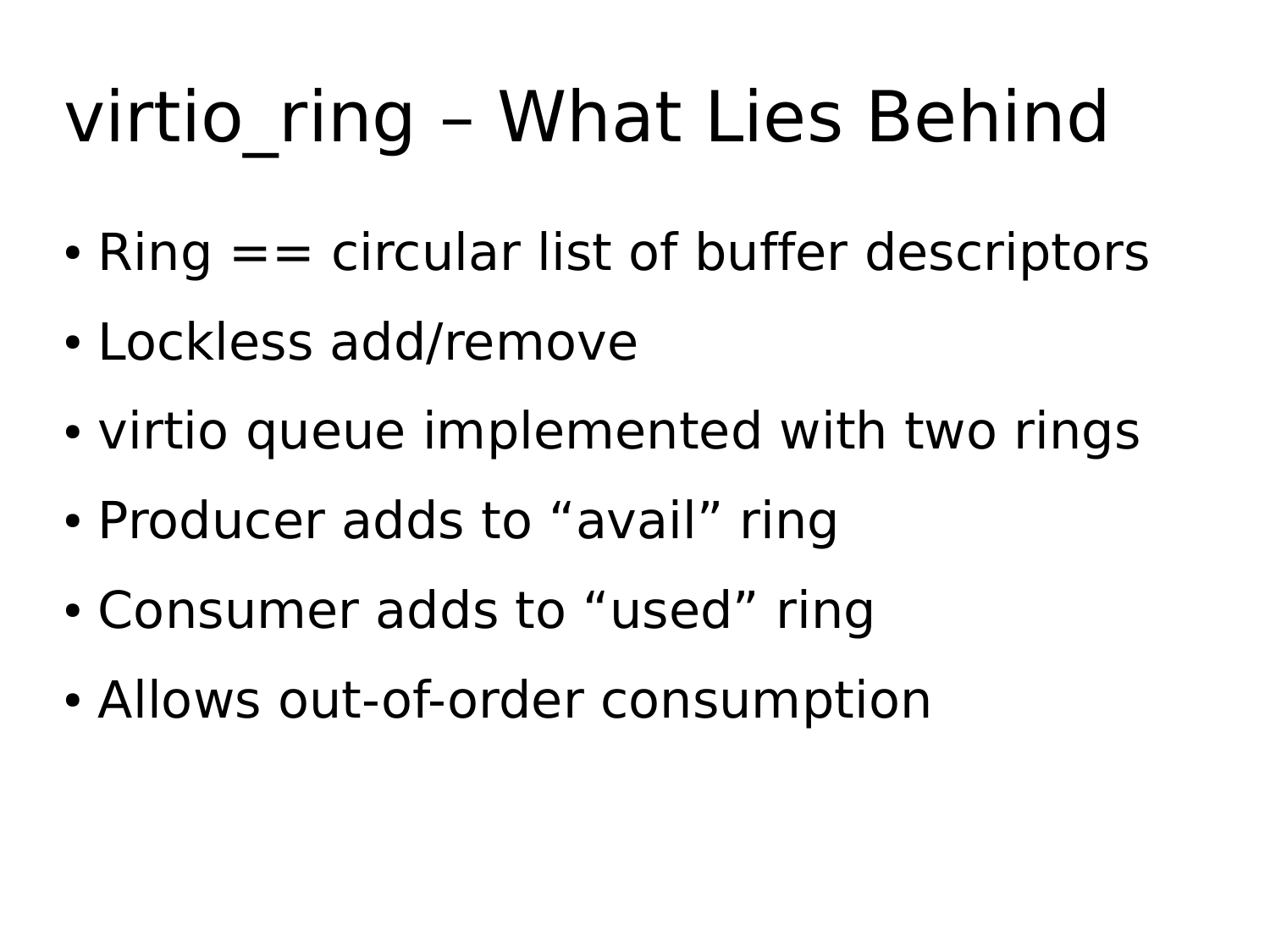# virtio\_ring

- Buffer desc table addr, len, flags, next
- avail ring desc idx, current position
- used ring same, but also buffer size
- Both rings have flags e.g. NO\_NOTIFY
- $\cdot$  128 entries  $== 8k$
- $\cdot$  256 entries  $== 12k$
- $\cdot$  1k entries  $== 32k$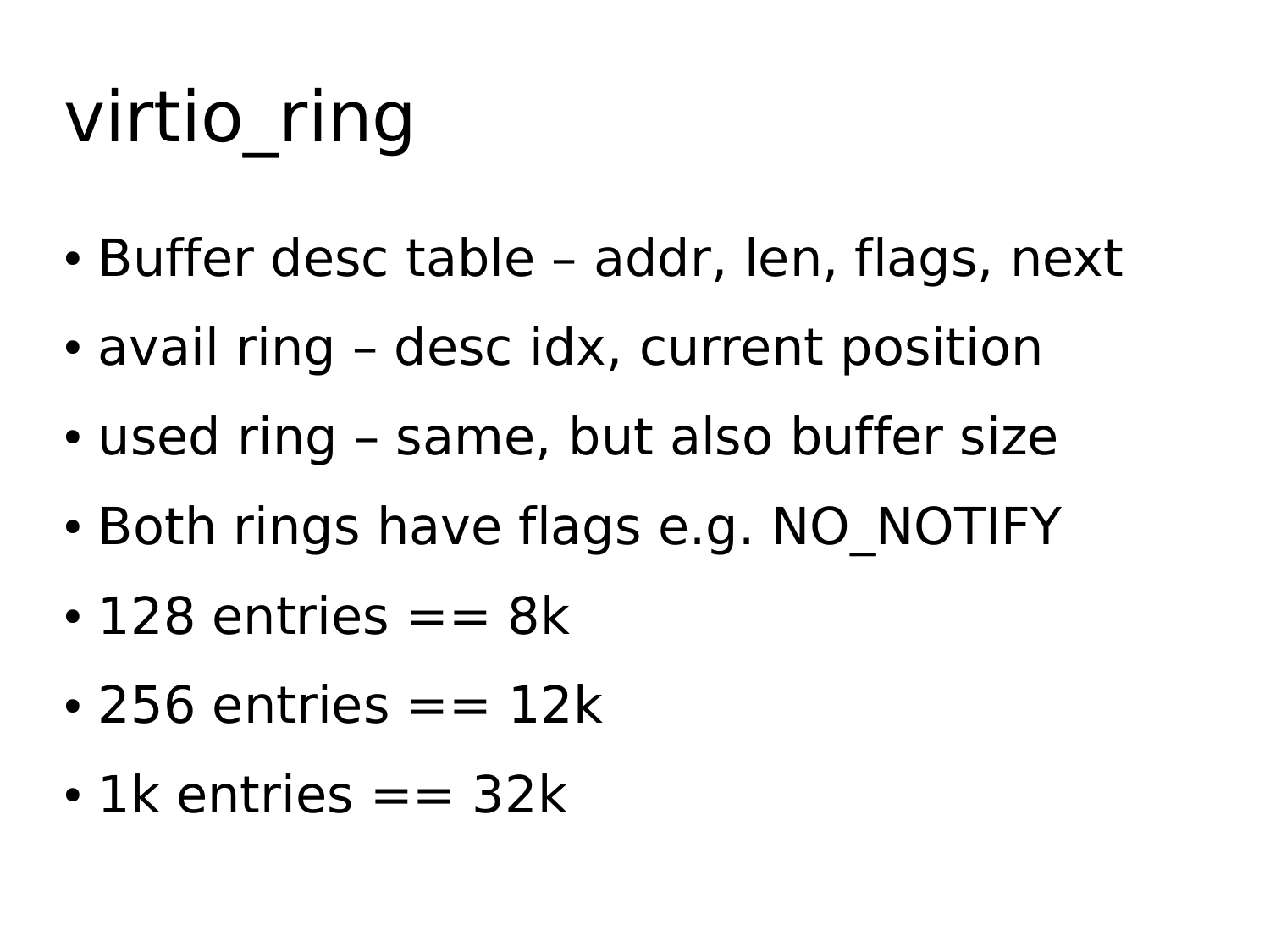### Segmentation Offload

- $\cdot$  Larger packets  $==$  less overhead
- Partial checksums
- Scatter-gather I/O
- Generic segmentation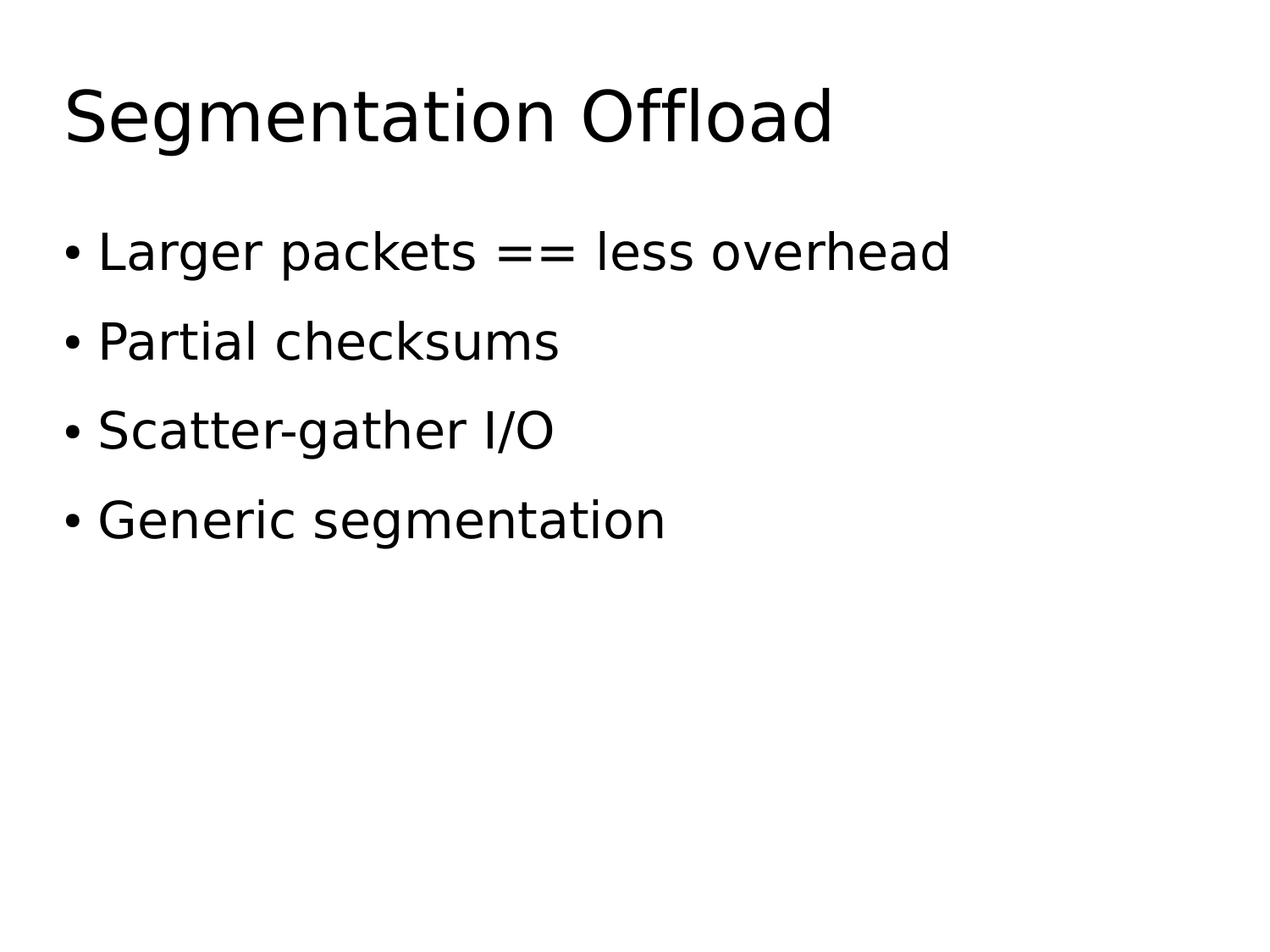### struct virtio net hdr

- flags checksum not completed?
- gso type TSO vs. UFO
- hdr len headers/payload boundary
- gso size payload size per segment
- $\cdot$  csum start where to start summing
- csum offset where to place the result